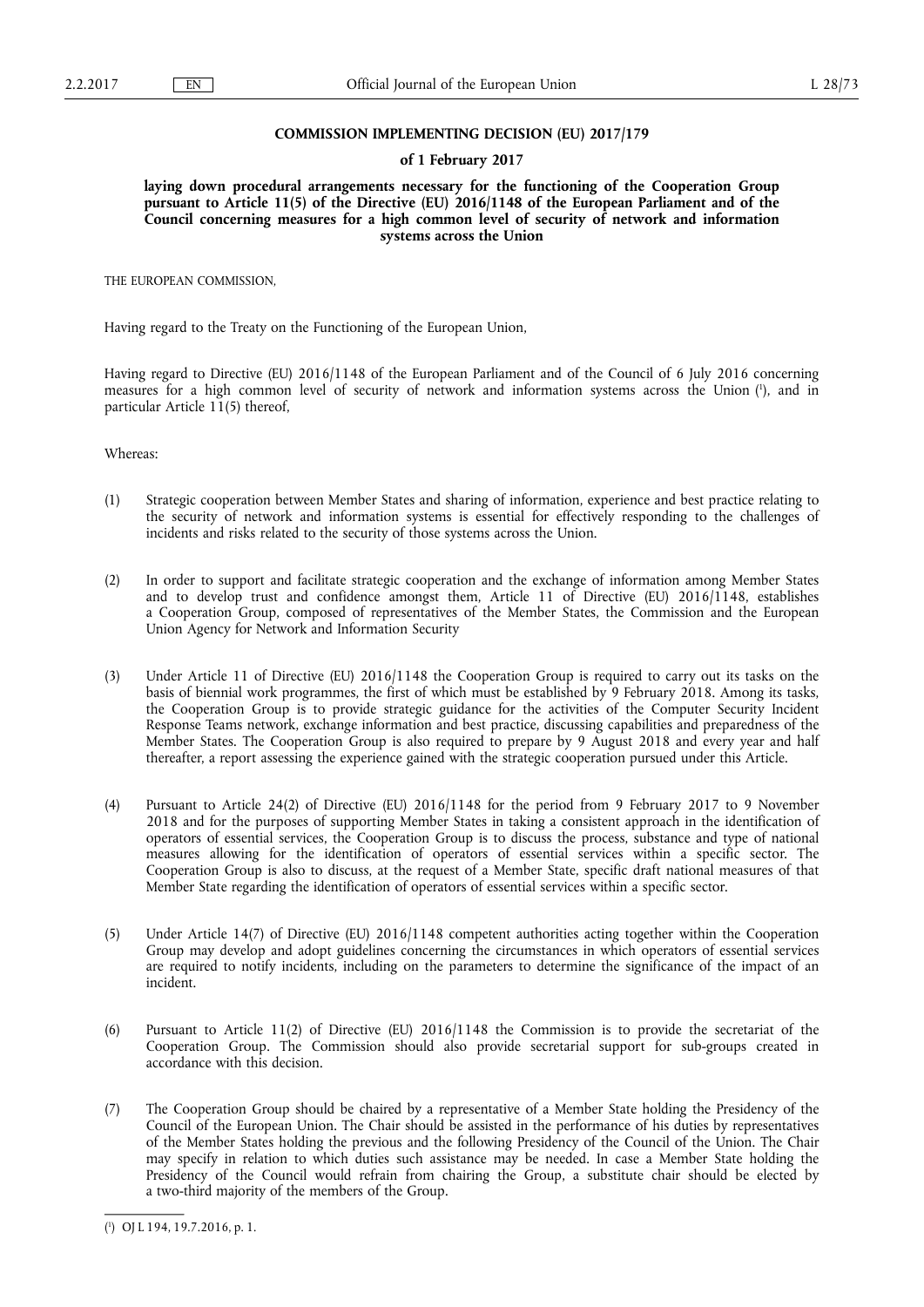- (8) The work of the Chair should be governed by the principles of inclusiveness, engagement, respect for diversity and consensus building. In particular, the Chair of the Cooperation group should facilitate the engagement of all members, allowing for diverse views and positions to be expressed and endeavour to find solutions which command the widest possible support within the Cooperation Group.
- (9) Pursuant to Article 11(2) of Directive (EU) 2016/1148, the Cooperation Group may, where appropriate, invite representatives of relevant stakeholders to attend the meetings of the group. In order to ensure that acceding countries comply with the requirements of Directive (EU) 2016/1148 from the day of accession, it is appropriate that representatives of such countries are invited to attend the meetings of the Cooperation Group as from the date of signature of the Treaty of accession. The decision to invite representatives of relevant stakeholders or experts to attend a meeting or a particular part of a meeting of the Cooperation Group should be taken by the Chair, unless by a simple majority of the component members, the Group would oppose the participation of the representative or expert concerned in the meeting or in part of it.
- (10) Pursuant to Article 13 of Directive (EU) 2016/1148 the Union may conclude international agreements in accordance with Article 218 TFEU with third countries and international organisations that will allow and organise their participation in some activities of the Cooperation Group.
- (11) In the interest of efficiency, the Cooperation Group should have the possibility to create sub-groups.
- (12) In the interest of simplification, the Cooperation Group should adopt more detailed rules of procedure, relating, inter alia, to modalities of distribution of documentation, the written procedure or the drawing up of summary minutes of meetings.
- (13) In principle, the discussions of the Group should not be open to the public as their disclosure could have negative implications for trust and confidence building between the members, in view of the fact that matters discussed often concern public security. The Group however may decide with the agreement of the Chair to open up its discussion for certain matters to the public and also to facilitate public disclosure of appropriate documentation.
- (14) With a view to ensuring the smooth functioning of the Group from the day referred to in Article 24(1) of Directive (EU) 2016/1148, this decision should enter into force on the day following that of its publication in the *Official Journal of the European Union*.
- (15) The measures provided for in this Decision are in accordance with the opinion of the Network and Information Systems Security Committee established by Article 22 of Directive (EU) 2016/1148,

HAS ADOPTED THIS DECISION:

### *Article 1*

### **Objective**

This Decision lays down the procedural arrangements necessary for the functioning of the Cooperation Group (the 'Group') established by Article 11 of Directive (EU) 2016/1148.

#### *Article 2*

# **Chair of the Group**

1. The Group shall be chaired by a representative of the Member State holding the Presidency of the Council of the European Union. The Chair shall be assisted in the performance of his duties by representatives of the Member States holding the previous and the following Presidency of the Council of the Union.

2. By way of derogation from paragraph 1 and following a request from a representative of the Member State holding the Presidency of the Council of the European Union, in case that Member State would refrain from chairing the Group, the Group may decide by a two-third majority of its component members to elect a substitute chair among the Member States until the next Chair will succeed according to paragraph 1.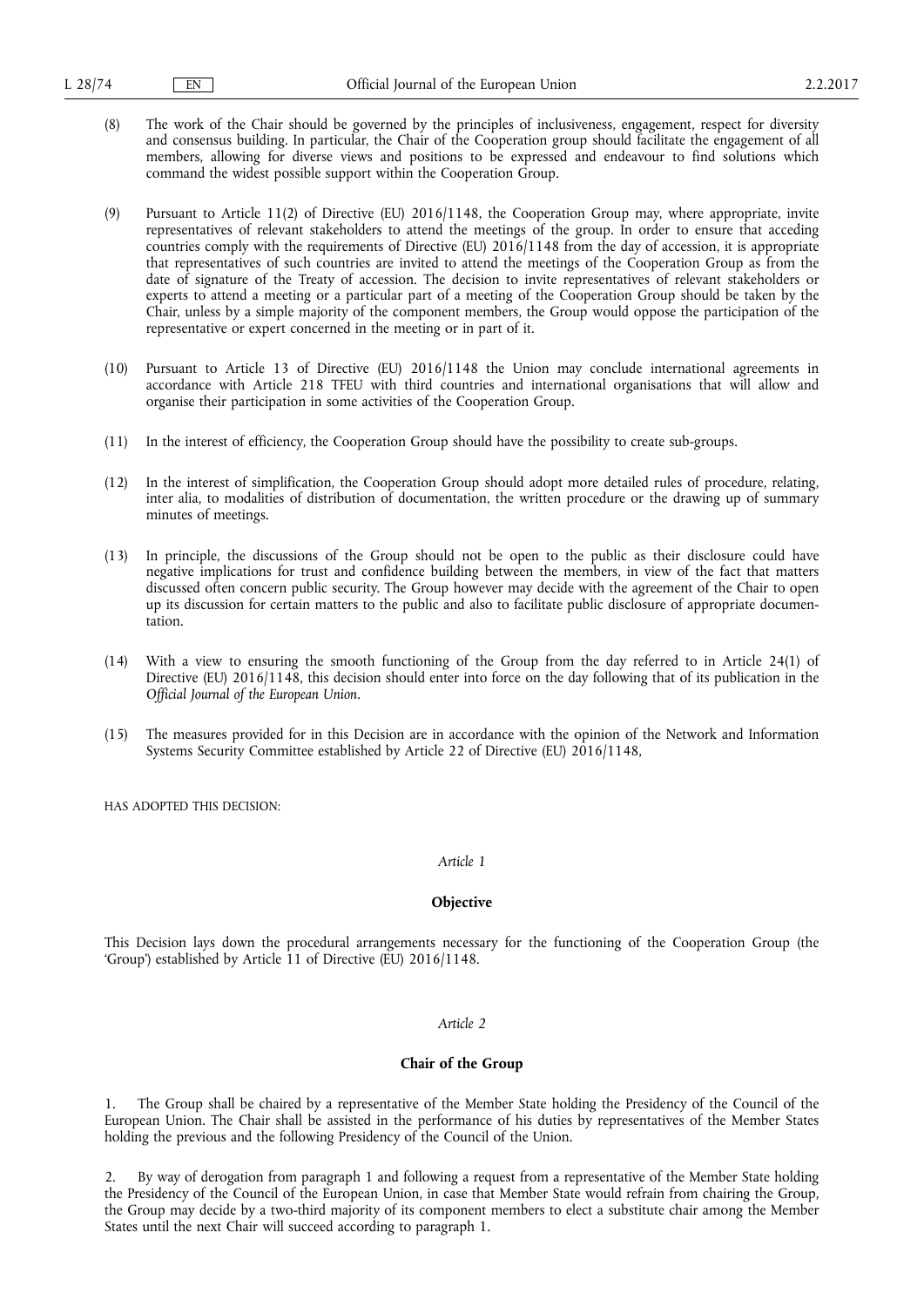#### *Article 3*

## **Convening a meeting**

1. Meetings of the Group shall be convened by the chair, either on its own initiative, or at the request of a simple majority of members. The chair shall provide an indicative schedule of the meetings during his term while taking into account the Work Programme of the Group.

2. Meetings of the Group shall, in principle, be held on Commission premises.

### *Article 4*

### **Working methods**

The Group shall conduct its work as a combination of meetings in physical or virtual form and written procedure.

# *Article 5*

### **Agenda**

1. The Chair, assisted by the secretariat, shall draw up the agenda and shall send it to the members of the Group.

2. The agenda shall be adopted by the Group at the start of the meeting.

### *Article 6*

### **Voting rules and positions expressed by the members of the Group**

1. The decisions of the Group shall be taken by consensus, unless otherwise provided for in this Decision.

2. If a vote is taken, the members that have voted against or abstained shall have the right to have a summary of the reasons for their position annexed to the document submitted to the vote.

3. The Group shall adopt its work programme by a two-third majority of its component members.

# *Article 7*

#### **Third parties and experts**

1. Representatives of acceding countries shall be invited to attend the meetings of the Group as from the date of signature of the Treaty of accession.

2. The chair may decide to invite representatives of relevant stakeholders or experts to participate in a meeting or in a particular part of a meeting of the Group, on his/her own initiative or at the request of a member of the Group. However, a simple majority of the component members of the Group may oppose such participation.

3. Representatives of third parties, relevant stakeholders and experts referred to in paragraphs 1 and 2 shall not be present at and shall not participate in voting of the Group.

# *Article 8*

### **Creation of sub-groups**

1. The Group may setup sub-groups to examine specific questions related to its work.

2. The Group shall define the terms of reference of the sub-groups. A sub-group shall report to the Group and shall cease to exist once it has fulfilled its mandate.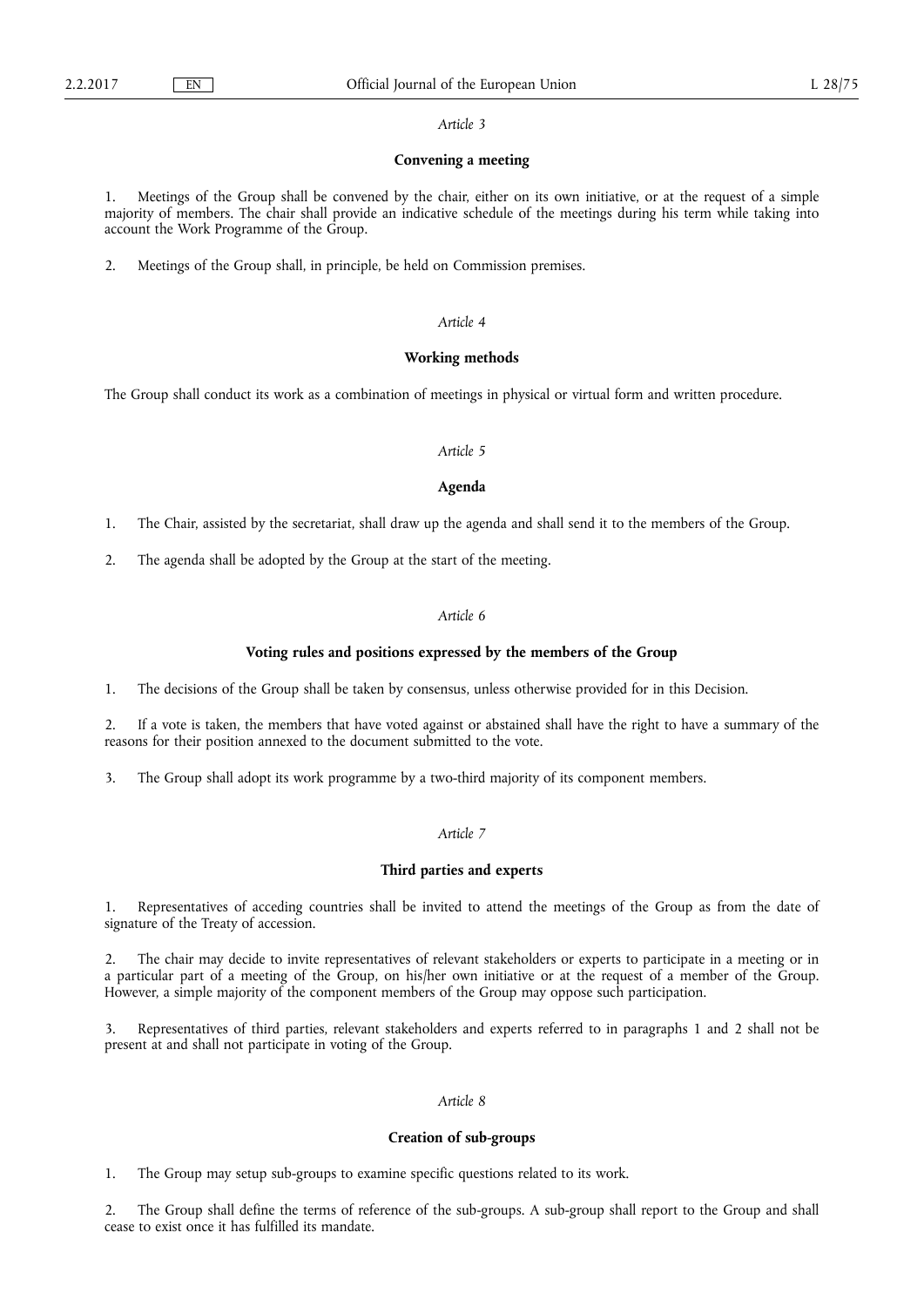3. The Commission shall provide secretarial support to any sub-groups referred to in paragraph 1.

4. The rules on access to documents and confidentiality referred to in Article 10, the rules on protection of personal data referred to in Article 11 and the rules on meeting expenses referred to in Article 12 shall apply to sub-groups.

#### *Article 9*

### **Rules of procedures**

1. The group shall adopt, by a two-third majority of its component members, its rules of procedure.

2. The Chair may propose following a request from a member of the Group or on his own initiative, amendments to the rules of procedure.

#### *Article 10*

### **Access to documents and confidentiality**

1. Requests addressed to the Group for access to the documents concerning its activities shall be handled by the Commission in accordance with Regulation (EC) No 1049/2001 of the European Parliament and of the Council (<sup>1</sup>).

2. The Group's discussions shall not be open to the public. In agreement with the Chair, the Group may decide, for certain subject matters to open up its discussions to the public.

3. Documents submitted to members of the Group, representatives of third parties and experts shall not be disclosed to the public, unless access is granted to those documents pursuant to paragraph 1 or they are otherwise made public by the Commission.

The Commission's rule on security regarding the protection of Union classified information laid down in Commission Decisions (EU, Euratom)  $2015/443$  ( $^2$ ) and (EU, Euratom)  $2015/444$  ( $^3$ ) shall apply to any such information received, created or handled by the Group. Information handled by the Group which is covered by an obligation of professional secrecy, shall be duly protected.

5. Members of the Group as well as representatives of third parties and experts shall be required to respect the confidentiality obligations set out in this Article. The chair shall ensure that representatives of third parties and experts are made aware of the confidentiality requirements imposed upon them.

# *Article 11*

#### **Protection of personal data**

The processing of personal data by the Group shall be in conformity with Regulation (EC) No 45/2001 of the European Parliament and of the Council (4).

# *Article 12*

#### **Meeting expenses**

1. The Commission shall not remunerate those involved in the activities of the Group for their services.

- ( 3 ) Commission Decision (EU, Euratom) 2015/444 of 13 March 2015 on the security rules for protecting EU classified information (OJ L 72, 17.3.2015, p. 53).
- ( 4 ) Regulation (EC) No 45/2001 of the European Parliament and of the Council of 18 December 2000 on the protection of individuals with regard to the processing of personal data by the Community institutions and bodies and on the free movement of such data (OJ L 8, 12.1.2001, p. 1).

<sup>(</sup> 1 ) Regulation (EC) No 1049/2001 of the European Parliament and of the Council of 30 May 2001 regarding public access to European Parliament, Council and Commission documents (OJ L 145, 31.5.2001, p. 43).

<sup>(</sup> 2 ) Commission Decision (EU, Euratom) 2015/443 of 13 March 2015 on Security in the Commission (OJ L 72, 17.3.2015, p. 41).